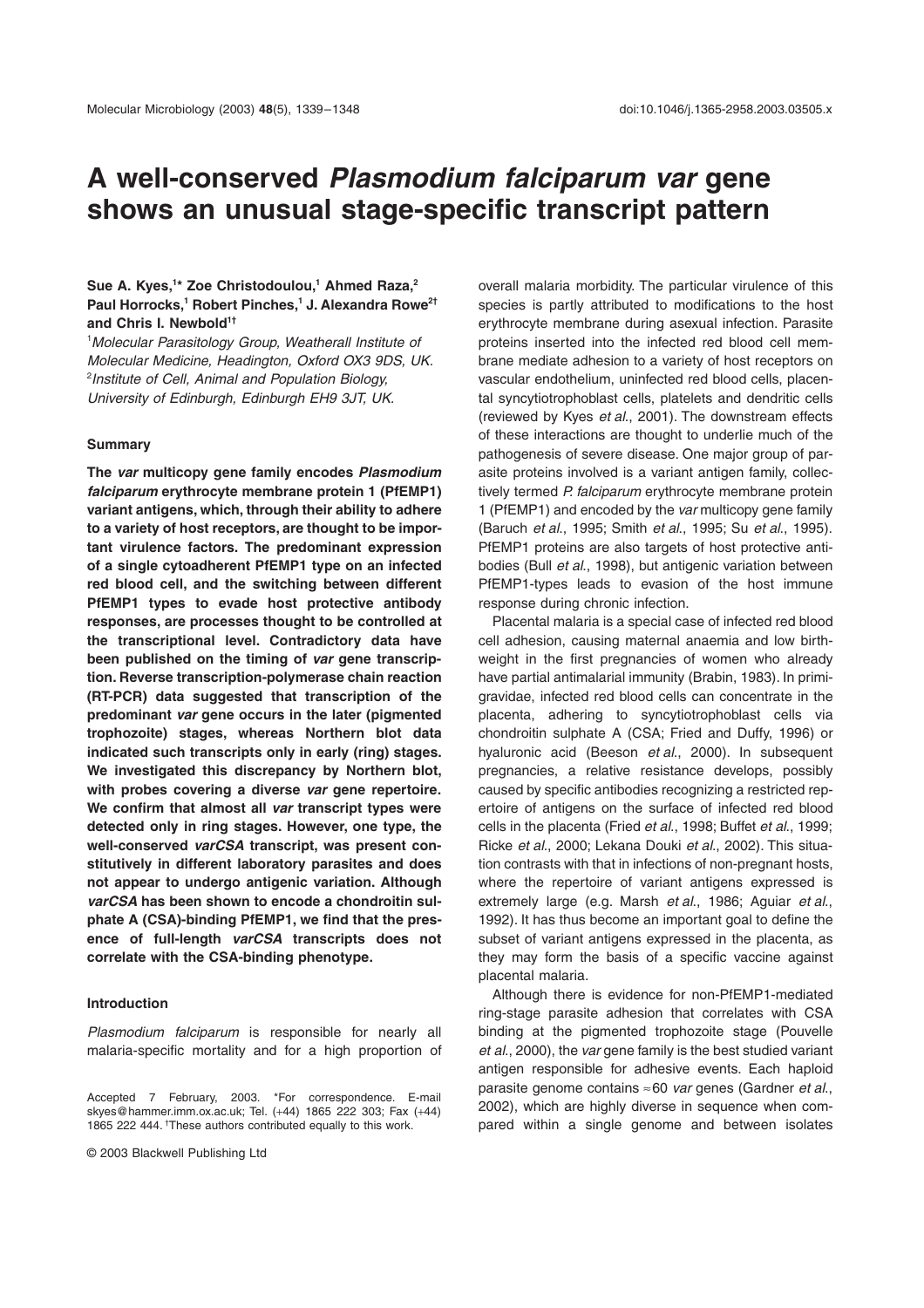## 1340 *S. A. Kyes* et al.

(Freitas-Junior *et al*., 2000; Taylor *et al*., 2000; Fowler et al., 2002). The highly variable 5' exon (3.5–10 kbp exon 1) codes for the extracellular portion of the protein plus a transmembrane segment, and the semi-conserved 3' exon (1–1.5kb exon 2) codes for a cytoplasmic region. The genes for two different CSA-binding PfEMP1 variants have been identified in IT lineage laboratory parasites (equivalent to FCR3, Robson *et al*., 1992; *var*-CS2, Reeder *et al*., 1999; and *FCR3.varCSA*, Buffet *et al*., 1999). Although *var-CS2* appears to be unique to the IT/ FCR3 lineage, *FCR3.varCSA* is well conserved between isolates (Rowe *et al*., 2002; Salanti *et al*., 2002) and is referred to here as *varCSA*. Its unusually high degree of conservation between isolates makes *varCSA* a strong candidate for an antiplacental malaria vaccine. However, transcripts for *varCSA* are found in both placental and non-placental isolates (Fried and Duffy, 2002), raising some doubt as to how strictly *varCSA* is limited to placental isolates.

Because of the importance of PfEMP1 in pathogenesis and immune evasion, much effort has been expended on determining the molecular mechanisms controlling *var* gene expression. However, investigations on the timing of transcription within the cell cycle and on the range of *var* genes transcribed within any one parasite population have led to contradictory results. Reverse transcription-polymerase chain reaction (RT-PCR) and nuclear run-on data (Chen *et al*., 1998a; Scherf *et al*., 1998) suggested that many different *var* gene variants are transcribed in early (10 h after invasion; ring) stages of the asexual life cycle, and exclusive transcription of the gene encoding the single cytoadherent variant occurs in later (24 h after invasion; pigmented trophozoite) stages. Our Northern blot data (Smith *et al*., 1998; Kyes *et al*., 2000) indicated that full-length transcripts encoding the cytoadherent variant are present only in ring (3–18 h after invasion) stages, and correlated well with the stage specificity of PfEMP1-mediated binding phenotypes, starting at about 16 h after invasion (Gardner *et al*., 1996).

We tried unsuccessfully to reproduce the RT-PCR results described above in 3D7, the laboratory parasite used for the Malaria Genome Sequencing Project, but recent developments have allowed us to reinterpret our data. We reported previously a comparison of 3D7 ring versus pigmented trophozoite *var* transcripts (Taylor *et al*., 2000), using RT-PCR to amplify variant-specific sequence tags representing a short fragment within the most conserved region of exon 1 [Duffy-binding-like domain alpha (DBLa); for a description, see Smith *et al*., 2000]. We found multiple *var* types at low frequency in both stages, but a much higher frequency of one type (3D7AFBR4; accession no. AF133860) was seen in pigmented trophozoites. This type did not correlate with the major full-length *var* transcript detected on Northern blots. We now know

through data from the Malaria Genome Sequencing Project that 3D7AFBR4 happens to be the variant-specific tag for 3D7 *varCSA*, and also that the 3D7 *varCSA* is truncated, lacking exon 2 (*3D7chr5var*; Rowe *et al*., 2002). In this case, the predominance of a single transcript type detected by RT-PCR in pigmented trophozoites clearly cannot relate to PfEMP1 expression, as the 3D7 *varCSA* is a pseudogene.

We thus resolved to re-examine the timing of *var* transcription, paying particular attention to the *varCSA* gene.

## **Results**

#### *Relative and absolute levels of full-length* var *transcripts*

To investigate the discrepancy between Northern blot and RT-PCR data regarding the timing of *var* gene transcription, we first re-examined the design of our published time course Northern blots (Kyes *et al*., 2000). These data compared equivalent amounts of total RNA, showing relative transcript levels at each time point. However, accumulated RNA levels increase at least fourfold from rings to pigmented trophozoite stages (Newbold *et al*., 1982; data not shown), so this approach may have given a misleading picture of absolute *var* transcript levels over time. Therefore, we repeated the time course analysis, but prepared RNA from known numbers of cells, at 4 h intervals, from a single culture of tightly synchronized, unselected A4 parasites (A4<sup>ICAM-U</sup>). Blots comparing total RNA from equivalent numbers of cells at each time point were hybridized at low stringency with the complex *var* exon 2 probe. Confirming our previous reports (Kyes *et al*., 2000), full-length *var* transcripts were only detected in ring stages (8–20 h after invasion), not in pigmented trophozoites (after 20 h; Fig. 1A). In stages 24 h after invasion and later, an  $\approx$ 3 kb transcript is presumed to represent transcripts of Pf60 (Bonnefoy *et al*., 1997), another multigene family with high similarity to *var* exon2, or aberrant exon 2 transcripts (Su *et al*., 1995).

#### *Complex* var *exon 2 is not a universal probe for* var *genes*

The discrepancy in observed timing of *var* gene transcription was not resolved by comparing absolute *var* transcript levels (per equivalent number of cells) with relative levels (per equivalent amounts of RNA) on Northern blots, so we tested whether the complex *var* exon 2 probe detects all *var* genes. In analysing *var* gene transcripts in the IT lineage, we had already noticed that *R29var1* (Rowe *et al*., 1997) did not hybridize with a 'generic' probe, varC, which was based on the exon 2 sequence and presumed to be semi-conserved between all *var* gene types (Rubio *et al*., 1996). Indeed, sequence analysis showed that the exon 2 of *R29var1* cannot be amplified with the varC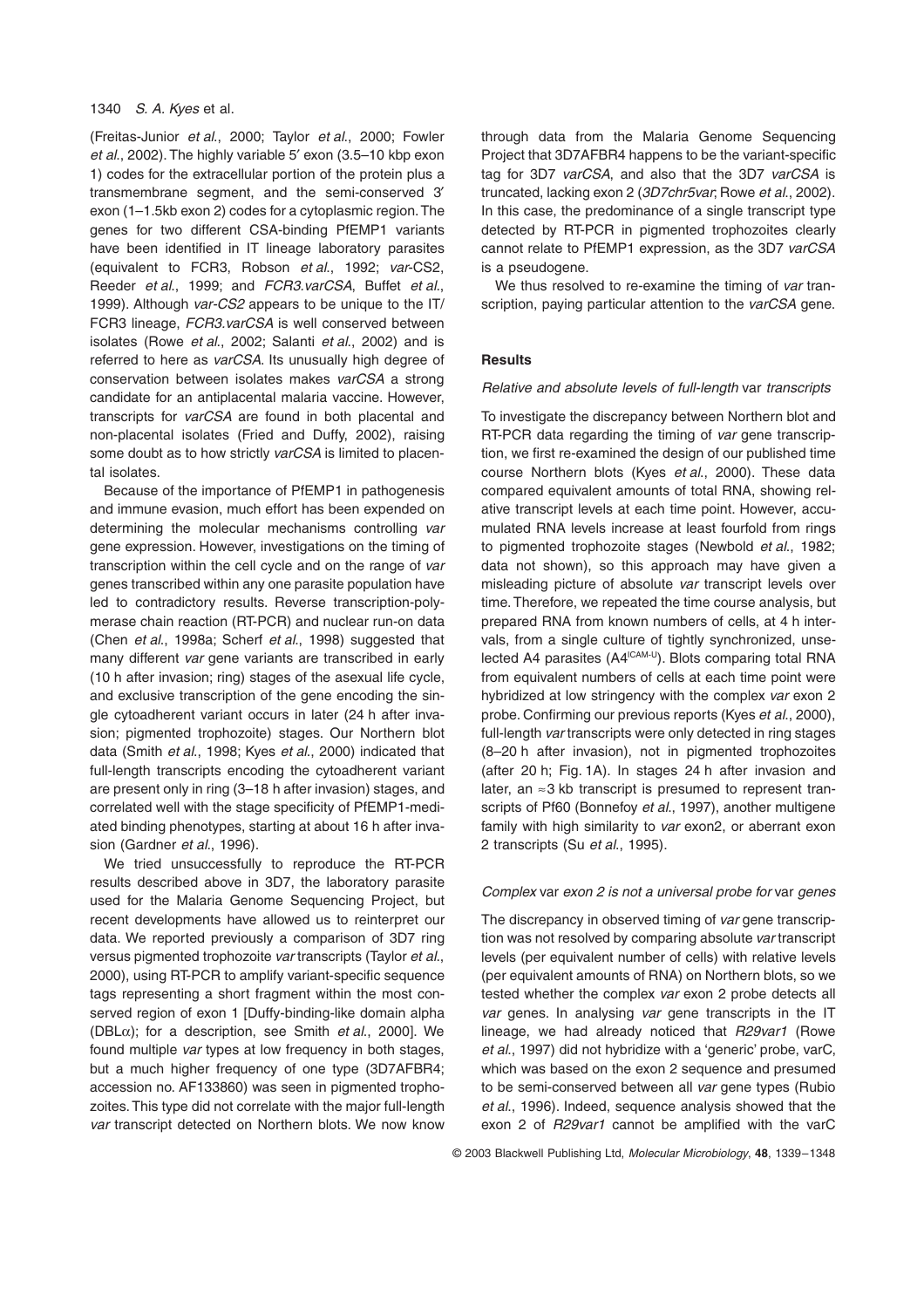

**Fig. 1.** Two patterns of *var* transcription. RNA time courses through the 48 h life cycle for various parasites. Stage indicated in hours after invasion. 'DNA>' indicates shadow of cross-hybridization with genomic DNA in the RNA preparation, sometimes visible in the ethidium bromide gel picture. A–D. Absolute var transcript levels during asexual life cycle in A4<sup>ICAM-U</sup> parasite. Total RNA was compared on duplicate Northern blots, with  $\approx$  2 × 10<sup>7</sup> infected red blood cell equivalents per lane.

A–C. Probes indicated below each blot.

D. Ethidium bromide-stained gel picture shown for comparison of total RNA amounts. Lane M, Invitrogen 0.24–9.5 kb RNA marker. E–H. Relative *var* transcript levels in A4<sup>ICAM-U</sup>, FCR3<sup>CSA-U</sup> and TM180 parasites. Total RNA compared with equal amounts per lane (3–5 µg). Ethidium bromide-stained gel pictures below each blot show relative loading levels.

 $E. A4^{\text{ICAM-U}}$ 

F. FCR3CSA-U

G and H. TM180 (same blot).

E, F and G hybridized with *varCSA* DBL4 + DBL5; TM180 blot washed at lower stringency (60∞C) than A4 and FCR3 blots (65∞C).

H. Hybridized at low stringency with complex *var* exon 2 probe.

© 2003 Blackwell Publishing Ltd, *Molecular Microbiology*, **48**, 1339–1348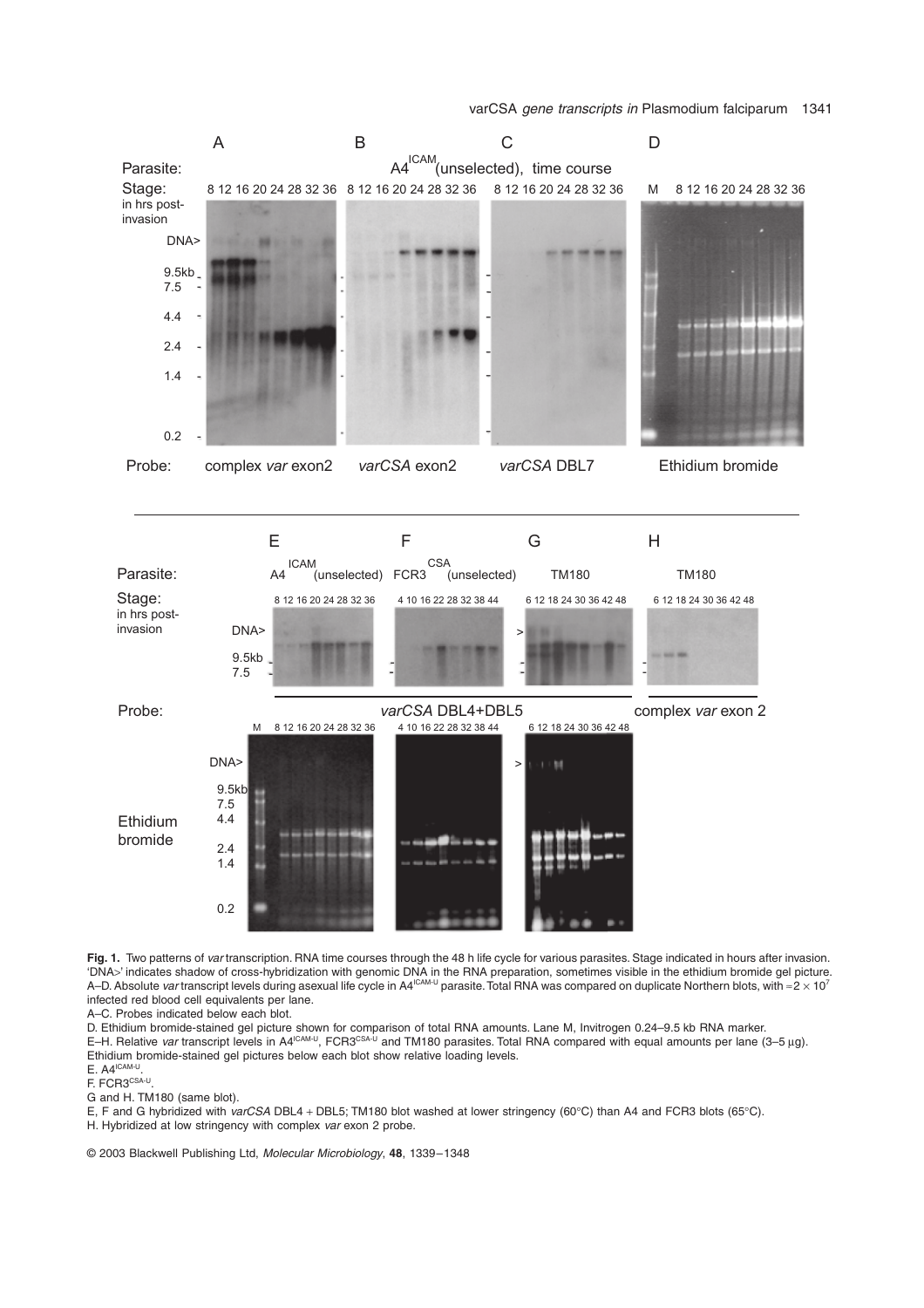## 1342 *S. A. Kyes* et al.

primers. Therefore, for a more comprehensive detection of *var* transcripts, we had devised the 'complex *var* exon 2' probe, by mixing varC with a cloned *R29var1* exon 2 fragment. However, of the published IT/FCR3 lineage *var* genes, the exon 2 of *FCR3.varCSA* is also unique. To be certain that we could detect this particular *var* transcript, and any other possible *var* genes with related exon 2 types, we designed primers to amplify *FCR3.varCSA* exon 2 and hybridized the labelled fragment to the  $AA^{ICAM-U}$  time course blots (Fig. 1B). Two distinct transcript patterns were detected. In ring-stage parasites (8–16 h after invasion), barely detectable transcripts of 9-13 kb were present, similar to those detected by the complex *var* exon 2 probe. In late rings and pigmented trophozoites, however, a single large transcript of  $\approx$  15 kb was present at high levels (from 20 h after invasion). The same transcript was present only at very low levels during ring stages. Again, the 3 kb transcript in pigmented trophozoites probably represents Pf60/aberrant exon 2. Thus, the conflict in published results on *var* transcriptional timing could lie in the specific type of *var* gene being investigated, as distinguished by different exon 2 probes.

# *The single 15 kb* var *transcript detected in all asexual stages is identical to* FCR3.varCSA

We also characterized the 15 kb transcript detected by the *varCSA* exon 2 probe. It corresponds to the relatively large size of *FCR3.varCSA* (Buffet *et al*., 1999), and its identity was confirmed by high-stringency hybridization of the same blot with various probes specific for *FCR3.varCSA* exon 1 (Fig. 1C; DBL7 is representative; DBL4 + DBL5 probe was also tested; data not shown). These probes only detected the 15 kb band, and it was present in all asexual stages. The pigmented trophozoite stages appear to have much higher levels of transcripts per infected red cell than ring stages. The 3 kb (Pf60/aberrant exon 2) band is not detected with this exon 1 probe, as expected.

# *The unique timing of* varCSA *transcript detection occurs in several different laboratory parasites*

The *varCSA* gene transcript profile that we observed in this time course could be a unique feature of the  $AA^{ICAM-U}$ parasite, so we compared this parasite with the genetically related FCR3CSA-U and with unrelated TM180. On blots loaded with equivalent levels of RNA per lane and probed at high stringency with *varCSA* DBL4 + DBL5, a similar pattern is found in A4<sup>ICAM-U</sup> and FCR3<sup>CSA-U</sup> parasites. The 15 kb *varCSA* transcript is present at low levels in early to mid-rings and at much higher levels in late rings/pigmented trophozoites (Fig. 1E and F). With slightly less stringent washing conditions (60∞C instead of 65∞C to accommodate differences in levels of sequence similarity between TM180 and FCR3 *varCSA* genes), TM180 parasites have two transcripts, a 12 kb band detected only in rings and the 15 kb band detected in all stages (Fig. 1G). The 12 kb transcripts are ring stage specific, detected with the complex *var* exon 2 probe from 6 to 18 h after invasion, but not from 24 to 48 h after invasion (Fig. 1H).

We compared two further distinct parasite genotypes, 3D7 and HB3, for their *var* gene transcription pattern. Midto late-ring and pigmented trophozoite stage RNA samples were loaded with equivalent amounts of total RNA per lane, as well as equivalent cell numbers per lane (data not shown). As before, the complex *var* exon 2 probe detects transcripts of varying sizes, restricted to ring stages in all parasites (Fig. 2A). This probe detects no fulllength *var* transcripts in pigmented trophozoite stages, regardless of how much RNA was loaded (data not shown). The *varCSA* exon 2 probe (Fig. 2B) detects multiple *var* transcripts in ring stages for the three unrelated parasites, and a 15 kb transcript in A4<sup>ICAM-U</sup> and HB3. in both rings and pigmented trophozoites. Hybridization with the *varCSA* DBL7 probe detects only a 15 kb band in  $A4^{\text{lCAM-U}}$  and HB3, matching the timing of the 15 kb band detected by the *varCSA* exon 2 probe (Fig. 2C). No fulllength transcript for the *varCSA* gene was detected with either probe in 3D7, at either stage, as expected because of the truncation of this gene in 3D7 (Rowe *et al*., 2002).

# *A4 and FCR3 parasites with ICAM-1 or CSA binding phenotypes contain* varCSA *transcripts in ring and pigmented trophozoite stages*

The A4<sup>ICAM-U</sup>, HB3 and TM180 parasites had never been selected for CSA binding. The A4 clone had originally been selected for intercellular adhesion molecule-1 (ICAM-1) binding, but this particular culture had not been selected for any binding phenotype for at least 20 cycles before RNA extraction. We therefore compared RNA from related parasites before and after selection for specific phenotypes. We compared A4 with low  $(A4^{\text{lCAM-U}})$ and high  $(A4^{|CAM+1C1})$  ICAM-1 binding phenotypes, and FCR3<sup>CSA</sup> before (FCR3<sup>CSA-U</sup>) and after (FCR3<sup>CSA+</sup>) selection on CSA. The complex *var* exon 2 probe (Fig. 3A) detected two bands in  $AA^{ICAM-U}$  and  $AA^{ICAM-IC1}$ . The large (13 kb) band corresponds to previously reported ICAM-1-binding PfEMP1 transcript *A4var* (Smith *et al*., 1998). A diffuse band at around 9 kb probably represents multiple *var* transcripts of a similar size range. The 13 kb band was enriched by  $\approx$ 13% (relative to the diffuse band) in the higher ICAM-1-binding parasite,  $AA^{ICAM-IC1}$ (as judged by densitometry), corresponding well with the modest increase in ICAM-1 binding. The same probe detected two bands in  $FCR3^{CSA-U}$  (9.5 kb and barely visible 14 kb), and two bands (equal intensities of 9.5 kb and 14 kb) in FCR3<sup>CSA+</sup>. The *varCSA* DBL7 probe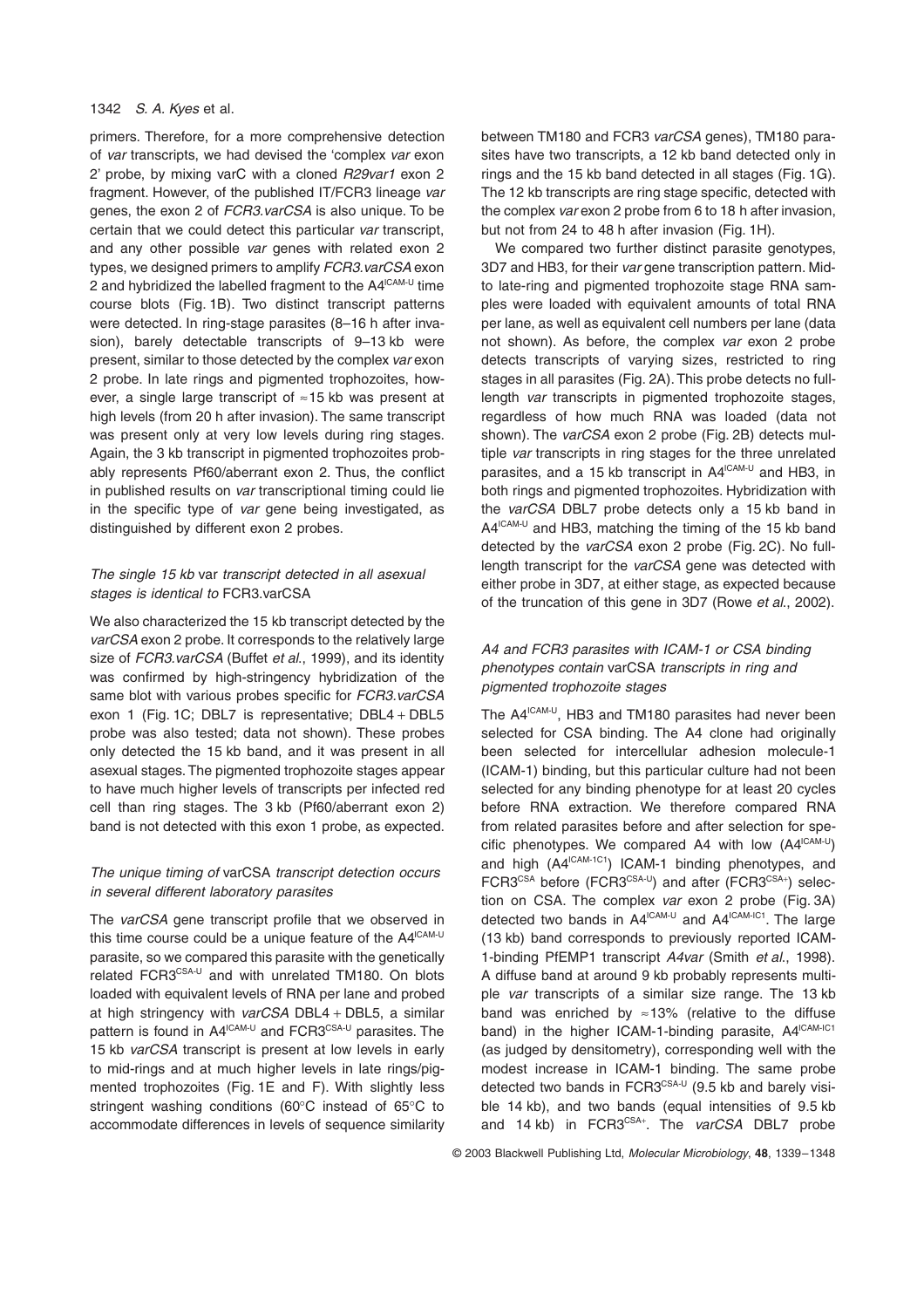

**Fig. 2.** Relative *var* transcript levels in genetically unrelated parasites. Duplicate Northern blots with A4<sup>ICAM-U</sup>, HB3 and 3D7 parasite total RNA from mid- to late-ring (R) and pigmented trophozoite (T) stages, 3-5 µg per lane, hybridized as indicated.

A–C. Probes indicated below each blot. D. Ethidium bromide-stained gel picture shown for comparison of total RNA amounts. 'DNA>' indicates genomic DNA in the RNA preparation.

(Fig. 3B) detects a 15 kb transcript in both rings and pigmented trophozoites of all parasites, regardless of the binding phenotype.

## *Parasites containing full-length transcripts for the* varCSA *gene do not necessarily bind to CSA*

All parasites tested, except for 3D7, which has a truncated version of the gene, seemed to contain the *varCSA*-type transcripts either in all asexual stages or mainly in pigmented trophozoite stages. It remained possible that all parasites bind CSA to some extent, thus explaining the apparent universal presence of the conserved *varCSA* transcripts. We performed standard infected red blood cell binding assays to ICAM-1, CSA and 1% BSA spotted on plastic dishes (Fig. 3C). Several parasites bound to ICAM-1 significantly [>1000 infected RBC mm-<sup>2</sup> ; TM180 (not shown),  $AA^{ICAM-U}$ ,  $AA^{ICAM-1C1}$ . Three had low binding to ICAM-1 [50-600 infected RBC mm<sup>-2</sup>; 3D7 and HB3 (not shown); FCR3CSA-U<sub>l</sub>. As described above, FCR3CSA-U bound to both ICAM-1 (low) and CSA (>1000 mm $^{-2}$ ), but  $FCR3^{CSA+}$  bound only to CSA (>8000 iRBC mm<sup>-2</sup>). No parasite other than FCR3CSA (unselected and CSA selected) bound significantly to CSA. These results confirm that *FCR3.varCSA* transcript levels are not upregulated in parasites selected for enhanced CSA binding, and show that parasites containing full-length *varCSA* transcripts do not necessarily bind to CSA.

#### **Discussion**

Our study of *var* gene transcripts in laboratory parasites was designed to resolve an apparent discrepancy between two methods of analysing RNA. Our Northern blot data had suggested that full-length *var* transcripts are present only in ring stages (Kyes *et al*., 2000), and that these transcripts correlate with the PfEMP1 type expressed (Smith *et al*., 1998). RT-PCR data had suggested that many *var* types are transcribed in ring stages, and that only the major PfEMP1-encoding type is transcribed in pigmented trophozoites (Chen *et al*., 1998b; Scherf *et al*., 1998). Recent investigations, which focus on single-cell RT-PCR with increased sensitivity of *var* gene detection, have suggested that many *var* transcripts can still be detected in pigmented trophozoite stages, and that truly exclusive *var* gene transcription never occurs (Duffy *et al*., 2002). Although it is powerful for determining which *var* transcripts are present, we felt that RT-PCR is too sensitive for making generalizations about transcription timing. For example, sporozoite stage-specific transcripts can be detected by RT-PCR in asexual stages (Fidock *et al*., 1994; Chen *et al*., 1998b; Scherf *et al*., 1998), suggesting that either stage specificity is not controlled at the transcription level or RT-PCR is too sensitive to distinguish a low background level from full specific activation. Critically, our own RT-PCR experiments on the naturally occurring *varCSA* 'knock-out', 3D7, showed that the major *var* transcript detected in pigmented trophozoites is the *varCSA* pseudogene (Taylor *et al*., 2000). Therefore, until we understand more about how to interpret RT-PCR data, Northern blot analysis paired with phenotype data is essential for unravelling transcriptional control processes. We have concentrated here on verifying our own Northern blot results.

We focused on two possible alternative interpretations of our previously published data: that the RNA sample amounts for pigmented trophozoites were insufficient to detect a low relative level of *var* transcripts, or that the probe was not detecting all *var* transcripts. We began with testing the timing of steady-state full-length *var* transcripts within asexual stages, in phenotypically unselected A4 parasites. Time course Northern blots comparing either relative transcript levels (in equivalent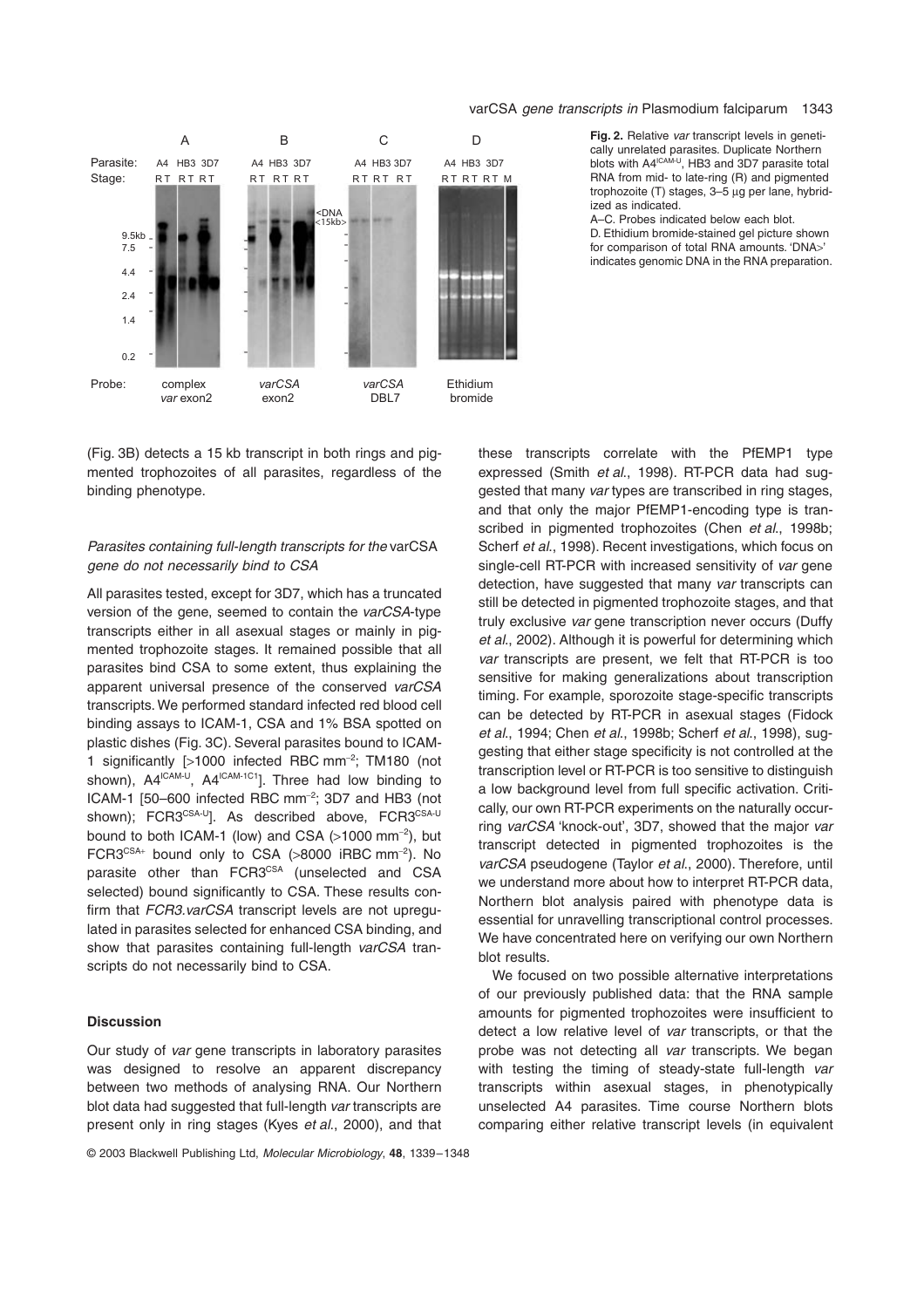

**Fig. 3.** Detection of constitutive *varCSA* transcript in parasites that do not bind to CSA. Parasites of the same genotype, with different binding phenotypes, were sampled for RNA at ring stage ( $\approx$  16 h after invasion). Twenty hours later, pigmented trophozoite-stage parasites were harvested for both RNA and binding assays. Binding data shown in (C) were from the same cultures sampled for RNA (except for A4<sup>ICAM-IC1</sup>, the binding assay was performed two cycles after the RNA was collected).

A, B and D. Northern blot with FCR3 $^{\text{CSA-U}}$  (U, unselected), FCR3 $^{\text{CSA+}}$  $(CSA<sub>+</sub>, CSA selected), A4<sup>ICAM-U</sup> (U, unselected) and A4<sup>ICAM-IC1</sup> (IC1,$ ICAM-1 binding), 3-5 µg of total RNA per lane. Ring (R) and pigmented trophozoite stages (T). Probes indicated below each blot. D. Ethidium bromide pattern shows relative total RNA levels. 'DNA>' indicates cross-hybridization with genomic DNA.

C. Binding assay. Binding is presented as the number of infected red blood cells mm<sup>-2</sup> (iRBC mm<sup>-2</sup>), with standard deviation. 10  $\mu$ g ml<sup>-1</sup>  $CSA$  (grey bars), 100  $\mu$ g ml<sup>-1</sup> CSA (black bars) and 40  $\mu$ g ml<sup>-1</sup> ICAM-1-FC (open bars).

amounts of total RNA) or absolute levels (in RNA from equivalent numbers of cells) were similar for the majority of *var* transcript types. However, we did find a bias in our 'generic' *var* probe. The use of a new type of *var* probe, *varCSA* exon 2, led to the observation of more *var* transcript types and two different steady-state transcript patterns. One pattern, identical to our previous findings, is exhibited by multiple *var* transcripts of varied sizes, detected only in rings. The other pattern is represented by a unique 15 kb transcript, detected either in all stages or predominantly in pigmented trophozoites. We confirmed, by hybridization with gene-specific probes at high stringency, that the unique 15 kb *var* transcript is the highly conserved *varCSA* gene. Thus, in unselected A4 parasites, there are two steady-state *var* transcript patterns, and the *varCSA* gene pattern is different from that for many other *var* genes.

As this result could be explained by some unique feature of the A4 parasite, and as the *varCSA* gene is highly conserved between isolates (Rowe *et al*., 2002; Salanti *et al*., 2002), we investigated whether the *varCSA* transcripts are present in both ring and pigmented trophozoite stages in other genetically related and unrelated laboratory parasites. We compared equal amounts of total RNA in full 48 h time courses and showed that the timing of *varCSA* transcript detection in A4 and related FCR3<sup>CSA</sup> is similar (low levels in early rings, high levels at late rings and in pigmented trophozoites). In the unrelated TM180 parasite, *varCSA* transcripts are present at similar levels in both rings and pigmented trophozoites. Two-point time courses showed that 3D7 does not transcribe detectable levels of a full-length version of the pseudogene, *3D7chr5var*, and that, in HB3, similar levels of *varCSA* are detected in rings and pigmented trophozoites. This demonstrates that the *varCSA* gene could have two slightly different steady-state transcript patterns, depending on the parasite lineage, with transcripts detectable from early ring stage onwards or mainly in pigmented trophozoites.

Most strikingly, the CSA-binding phenotype did not correlate with the presence of full-length *varCSA* transcripts. Only the FCR3CSA-U and FCR3CSA+ infected red blood cells bound to CSA. In these two parasite lines, a sixfold increase in CSA binding did not correlate with any change in the level of the *varCSA* transcript. Additionally, the *varCSA* transcripts were detected in A4, TM180 and HB3, which did not bind to CSA. Therefore, all parasites tested with an intact *varCSA* gene contain full-length *varCSA* transcripts at some point in the 48 h life cycle, regardless of binding phenotype.

One *var* transcript appears to correlate well with CSA binding in FCR3<sup>CSA-U</sup> and FCR3<sup>CSA+</sup>. Our starting culture of FCR3CSA-U bound to both ICAM-1 and CSA and contained at least three *var* transcripts in ring stages, of 9.5 kb, 14 kb and 15 kb. After CSA selection of FCR3<sup>CSA-U</sup>, the enrichment of the 14 kb *var* transcript correlates with an increase in CSA binding and a decrease in ICAM-1 binding. Combined with our data that all parasites can contain the 15 kb *varCSA* transcripts regardless of CSA-binding phenotype, this suggests that the *var* transcript unique to  $FCR3^{CSA+}$  is a 14 kb band. We are currently characterizing this transcript. In retrospect, our findings reconcile data from Duffy *et al*. (2002), which suggested the presence of *varCSA* transcripts in both a CSA-selected IT/FCR3 lineage parasite and its non-CSAbinding parent, and indicated a novel *var* transcript type in the CSA-selected parasites (Duffy *et al*., 2002). The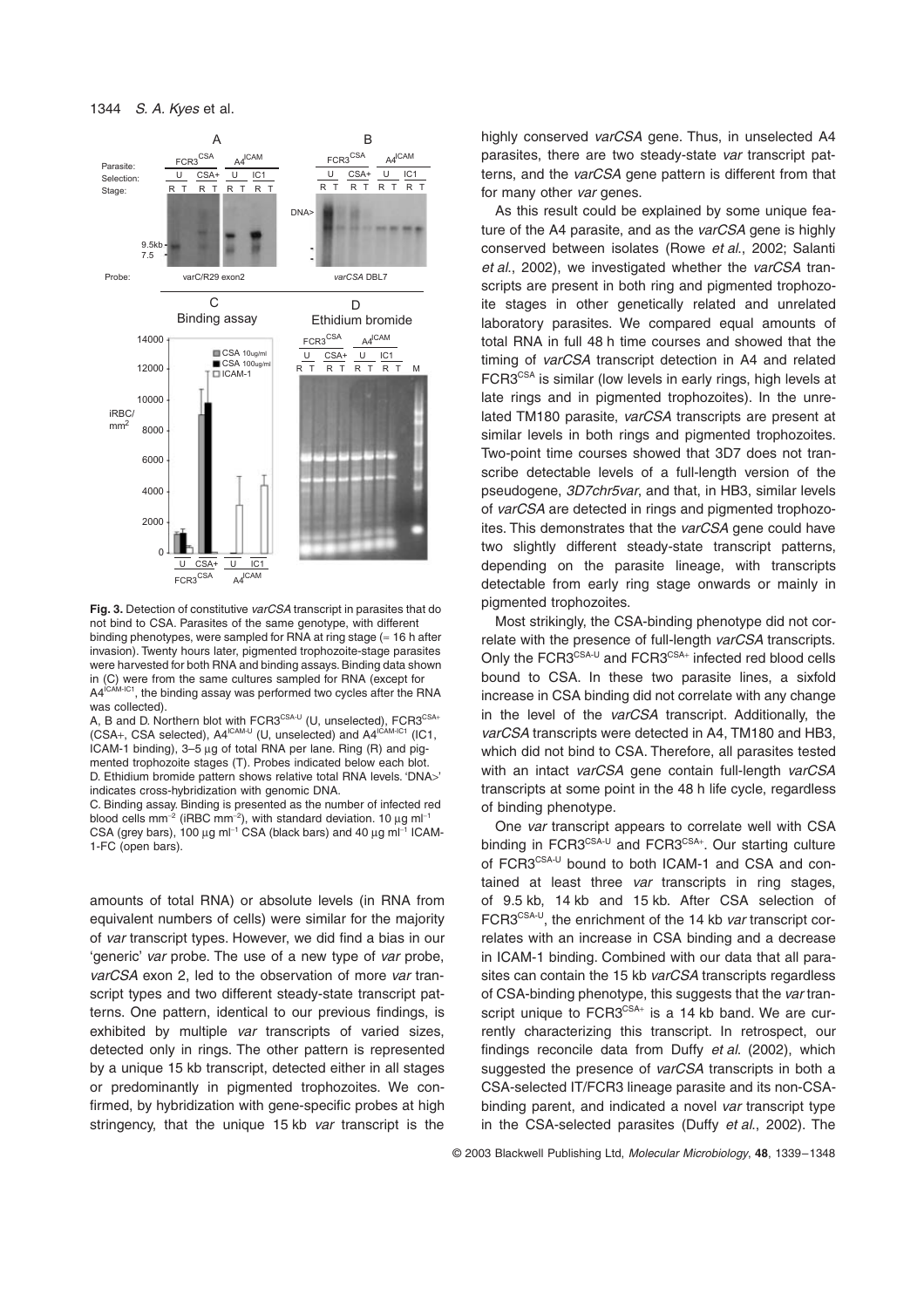novel *var* transcript agrees in relative size (and stage specificity) with the '14 kb' band that we identified in FCR3.CSA CSA-selected parasites, possibly representing the same *var* gene.

The different pattern of steady-state transcripts for the 15 kb *varCSA* gene suggests that it is unique in its regulation compared with the other *var* genes detected by the complex *var* exon 2 probe, and is in a class of its own for studying rules of *var* gene transcriptional regulation and switching. This is supported by the difference in its upstream regulatory sequence (Vazquez-Macias *et al*., 2002) compared with other *var* genes (Voss *et al*., 2000).

Preliminary Northern blot data (not shown) suggest that the full-length conserved *varCSA* gene is transcribed in ring-stage field isolates from children, and RT-PCR detects these transcripts in non-pregnant donors (Fried and Duffy, 2002). *VarCSA* transcripts are therefore not strictly a characteristic of isolates from pregnant women. This does not rule out the possibility that the *varCSA*encoded PfEMP1 is directly involved in CSA binding, but it does strongly suggest that the *varCSA*-type gene will be detected by RT-PCR in many isolates, whatever the stage and phenotype. In theory, the ring stages will have a higher relative level of the relevant PfEMP1-encoding *var* transcripts. In practice, pigmented trophozoites yield more RNA, so both stages should be valid for investigating repertoires of *var* transcription by RT-PCR. However, our data have important implications for the interpretation of field study data. The most conservative view cautions against correlating the presence of *varCSA*-type transcripts with CSA binding.

#### **Experimental procedures**

#### *Laboratory parasites, phenotypes and culturing*

Most laboratory parasites were from local cryopreserved stocks. All parasite genotypes were confirmed by PCR. The A4 parasites are genetically identical to FCR3 (Robson *et al*., 1992). A4 was originally derived from ITO4 selected for binding to ICAM-1 (Roberts *et al*., 1992). The A4 parasites used in these experiments termed A4<sup>ICAM</sup> (unselected) or A4<sup>ICAM-U</sup> had not been selected for any binding phenotype for over 20 cycles in culture.  $A4^{\text{ICAM-1C1}}$  was chosen as a control for high ICAM-1 binding; it had been derived from a high ICAM-1 binding culture of A4 by limiting-dilution cloning. The parasite FCR3<sup>CSA</sup> was obtained from the Malaria Research and Reference Reagent Resource Center (MR4; depositor A. Scherf) as a positive control for a CSA-binding parasite, with *FCR3.varCSA* transcription. This frozen parasite stock was thawed, cultured for several weeks, then cryopreserved for storage. After thawing again, it was cultured for three cycles and analysed for RNA and binding phenotype. These parasites, after a total of two thaws and 22 cycles in culture, bound not only to CSA but also to ICAM-1. At 28 cycles (from the MR4 source), the parasites were panned once on CSA, cultured for seven cycles and analysed again for RNA and binding phenotype (a total of 35 cycles in culture with one CSA selection; referred to as FCR3<sup>CSA+</sup>). A parallel unselected culture was compared (at 35 cycles; FCR3CSA-U). Panning on CSA bound to plastic (Sigma C9819, 1 mg m $I^{-1}$  in phosphate-buffered saline; 1 $\times$ PBS: 0.01 M Na-phosphate, 0.0027 M KCl, 0.138 M NaCl, pH 7.4), was performed as described by Roberts *et al*. (1992). TM180, HB3 and 3D7 are unrelated, are not related to IT/FCR3 and had all been grown for at least 10 cycles with no particular phenotype selection.

Parasites were cultured and sorbitol synchronized with standard techniques (Trager and Jensen, 1976; Lambros and Vanderberg, 1979). All cultures were mycoplasma negative (ATCC mycoplasma PCR test kit, according to instructions).

#### *RNA preparation and Northern blots*

Parasites were sorbitol synchronized then cultured for at least 2 h before harvesting the first ring-stage RNA samples. Cultures were at  $3-10\%$  parasitaemia, and 200-500  $\mu$ l of packed infected red blood cells were processed for each RNA sample. Cells were spun directly from warm culture medium, the supernatant removed, and the appropriate volume of TRIzol (Invitrogen) was added. Samples were processed as described by Kyes *et al*. (2000).

For the  $AA^{ICAM-U}$  time course, samples were taken every 4 h, from the same culture at 9% parasitaemia. The samples were resuspended in equivalent volumes of formamide, and roughly  $2 \times 10^7$  cell equivalents of total RNA were loaded per lane on the agarose gels in Fig. 1A–D.

For the comparison of ring (16 h after invasion) and pigmented trophozoite (30–36 h after invasion) RNA from different parasite lineages, samples were first electrophoresed on a small 1% agarose gel [containing  $1 \times$  TBE (0.089 M Tris, 0.089 M boric acid, 2 mM EDTA) and 5 mM guanidine thiocyanate (Goda and Minton, 1995)] to compare relative RNA content, then on  $0.8\%$  agarose-1 $\times$  TBE-5 mM GSCN gels for blotting. Aliquots of 3-6 µg of total RNA were loaded per lane and transferred to Hybond-N<sup>+</sup> (Amersham).

#### *PCR and probes*

Standard PCR conditions for amplification from *P. falciparum* genomic DNA were used to produce probe fragments. Primers were varC as reported by Rubio *et al*. (1996), *varCSA* exon 2 (spanning amino acids 3313–3536, referring to map in Buffet *et al*., 1999) and *varCSA* individual DBL fragments [DBL4, DBL5 and DBL7, as reported by Buffet *et al*. (1999)]. Perkin-Elmer *Amplitaq* DNA polymerase was used with manufacturer's buffer, 2 mM MgCl<sub>2</sub>. Reactions were cycled: 95°C for 3 min, followed by 30 cycles of 94∞C for 30 s, 50∞C for 30 s, 65∞C for 1 min. Template for all amplification was A4 genomic DNA. For the varC primers, this results in a mix of *var* exon 2 fragments. All double-stranded DNA fragments were purified on Qiagen PCR columns, according to the manufacturer's instructions. The *R29var1* exon 2 plasmid was derived by first cloning a larger PCR fragment amplified from A4 genomic DNA, then subcloning a *Dra*I fragment. Its identity to *R29var1* exon 2 was confirmed by hybridization to Northern blots containing RNA from *R29var1*-transcribing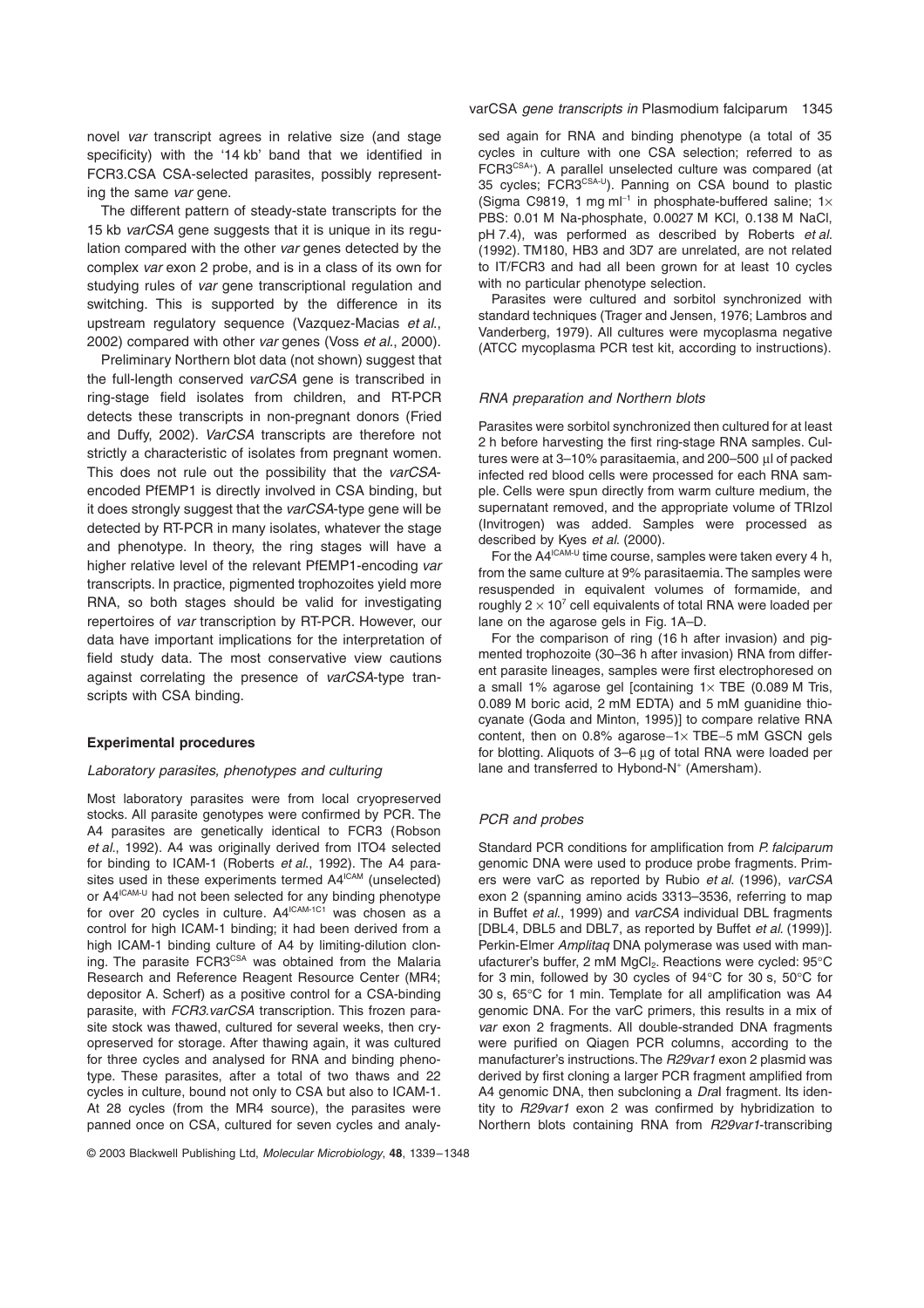### 1346 *S. A. Kyes* et al.

parasites and by restriction mapping, and the sequence (GenBank accession no. AJ535777) matches the partial exon 2 sequence (reported previously, accession no. Y13403). The complex *var* exon 2 probe was a mix of varC and plasmid  $R29$ var1 exon 2. Aliquots of 20–40 ng of DNA were  $\alpha$ -<sup>32</sup>PdATP labelled (Megaprime; Amersham, according to the manufacturer's instructions).

## *Hybridizations*

Prehybridization (>1 h) and hybridizations (overnight) were performed in  $7\%$  SDS-0.5 M NaPO $_4$ -2mM EDTA, pH 7.2 (Church and Gilbert, 1984) Low-stringency hybridizations for varC and exon 2 probes were at 50∞C; high stringency for *varCSA* DBL probes was at 60∞C. Washes were at 5∞C more than the hybridization temperature, in  $0.5 \times$  SSC  $0.1\%$ SDS, except where noted otherwise. Exposures to autoradiography film ranged from 1 to 7 days. Band sizes given are approximate and are only indicated to identify bands according to relative size. Absolute size is difficult to determine, as most *var* transcripts are well above the range of the molecular size markers. GELDOC software variously puts the *varCSA* transcript size at 14.3–15.2 kb, depending on the gel.

Densitometry was performed using Bio-Rad GELDOC software.

# *Binding assay*

All laboratory parasites were cryopreserved, thawed, then analysed for binding phenotype according to methods described by Roberts *et al.* (1992). CSA (in 1x PBS, 10 μg m $l^{-1}$  and 100 μg m $l^{-1}$ ; Sigma C8529), ICAM-1-FC (40 μg ml<sup>-1</sup>; Berendt *et al.*, 1992) and 1% bovine serum albumin (BSA) were placed, 3 µl per spot on a Petri dish, incubated at 4 $\degree$ C overnight, then blocked with 1% BSA in 1 $\times$ PBS for 1 h at 37∞C. Parasites were adjusted to 5–6% parasitaemia, resuspended in binding medium (pH 7), then incubated for 1 h on the Petri dishes (with gentle mixing every 10 min). Non-adherent cells were removed by gentle washing with  $1 \times$  PBS; plates were fixed in 2% glutaraldehyde, stained with Giemsa, then air dried. Parasite binding levels were calculated as numbers of infected red blood cells mm<sup>-2</sup>, with duplicate plates in each experiment and triplicate spots per plate. BSA binding levels were subtracted as background for each spot. RNA samples were collected at both ring (16–20 h before assay) and pigmented trophozoite stages (at time of binding assay). Binding assays were repeated several times in subsequent cycles, and the data shown are representative.

## **Acknowledgements**

The following reagent was obtained through the Malaria Research and Reference Reagent Resource Center, Division of Microbiology and Infectious Disease, NIAID, NIH: FCR3.CSA, from A. Scherf. This work was funded by The Wellcome Trust [J.A.R. career development fellowship (055167) and senior research fellowship, and C.I.N. Programme grant].

## **References**

- Aguiar, J.C., Albrecht, G.R., Cegielski, P., Greenwood, B.M., Jensen, J.B., Lallinger, G., *et al.* (1992) Agglutination of *Plasmodium falciparum*-infected erythrocytes from east and west African isolates by human sera from distant geographic regions. *Am J Trop Med Hyg* **47:** 621– 632.
- Baruch, D.I., Pasloske, B.L., Singh, H.B., Bi, X., Ma, X.C., Feldman, M., *et al.* (1995) Cloning the *P. falciparum* gene encoding PfEMP1, a malarial variant antigen and adherence receptor on the surface of parasitized human erythrocytes. *Cell* **82:** 77–87.
- Beeson, J.G., Rogerson, S.J., Cooke, B.M., Reeder, J.C., Chai, W., Lawson, A.M., *et al.* (2000) Adhesion of *Plasmodium falciparum*-infected erythrocytes to hyaluronic acid in placental malaria. *Nature Med* **6:** 86–90.
- Berendt, A.R., McDowall, A., Craig, A.G., Bates, P.A., Sternberg, M.J., Marsh, K., *et al.* (1992) The binding site on ICAM-1 for *Plasmodium falciparum*-infected erythrocytes overlaps, but is distinct from, the LFA-1-binding site. *Cell* **68:** 71–81.
- Bonnefoy, S., Bischoff, E., Guillotte, M., and Mercereau-Puijalon, O. (1997) Evidence for distinct prototype sequences within the *Plasmodium falciparum* Pf60 multigene family. *Mol Biochem Parasitol* **87:** 1–11.
- Brabin, B.J. (1983) An analysis of malaria in pregnancy in Africa. *Bull World Health Org* **61:** 1005–1016.
- Buffet, P.A., Gamain, B., Scheidig, C., Baruch, D., Smith, J.D., Hernandez-Rivas, R., *et al.* (1999) *Plasmodium falciparum* domain mediating adhesion to chondroitin sulfate A: a receptor for human placental infection. *Proc Natl Acad Sci USA* **96:** 12743–12748.
- Bull, P.C., Lowe, B.S., Kortok, M., Molyneux, C.S., Newbold, C.I., and Marsh, K. (1998) Parasite antigens on the infected red cell surface are targets for naturally acquired immunity to malaria. *Nature Med* **4:** 358–360.
- Chen, Q., Barragan, A., Fernandez, V., Sundstrom, A., Schlichtherle, M., Sahlen, A., *et al.* (1998a) Identification of *Plasmodium falciparum* erythrocyte membrane protein 1 (PfEMP1) as the rosetting ligand of the malaria parasite *P. falciparum*. *J Exp Med* **187:** 15–23.
- Chen, Q., Fernandez, V., Sundstrom, A., Schlichtherle, M., Datta, S., Hagblom, P., *et al.* (1998b) Developmental selection of var gene expression in *Plasmodium falciparum*. *Nature* **394:** 392–395.
- Church, G.M., and Gilbert, W. (1984) Genomic sequencing. *Proc Natl Acad Sci USA* **81:** 1991–1995.
- Duffy, M.F., Brown, G.V., Basuki, W., Krejany, E.O., Noviyanti, R., Cowman, A.F., *et al.* (2002) Transcription of multiple var genes by individual, trophozoite-stage *Plasmodium falciparum* cells expressing a chondroitin sulphate A binding phenotype. *Mol Microbiol* **43:** 1285– 1293.
- Fidock, D.A., Bottius, E., Brahimi, K., Moelans, I.I., Aikawa, M., Konings, R.N., *et al.* (1994) Cloning and characterization of a novel *Plasmodium falciparum* sporozoite surface antigen, STARP. *Mol Biochem Parasitol* **64:** 219– 232.
- Fowler, E.V., Peters, J.M., Gatton, M.L., Chen, N., and Cheng, Q. (2002) Genetic diversity of the DBLalpha region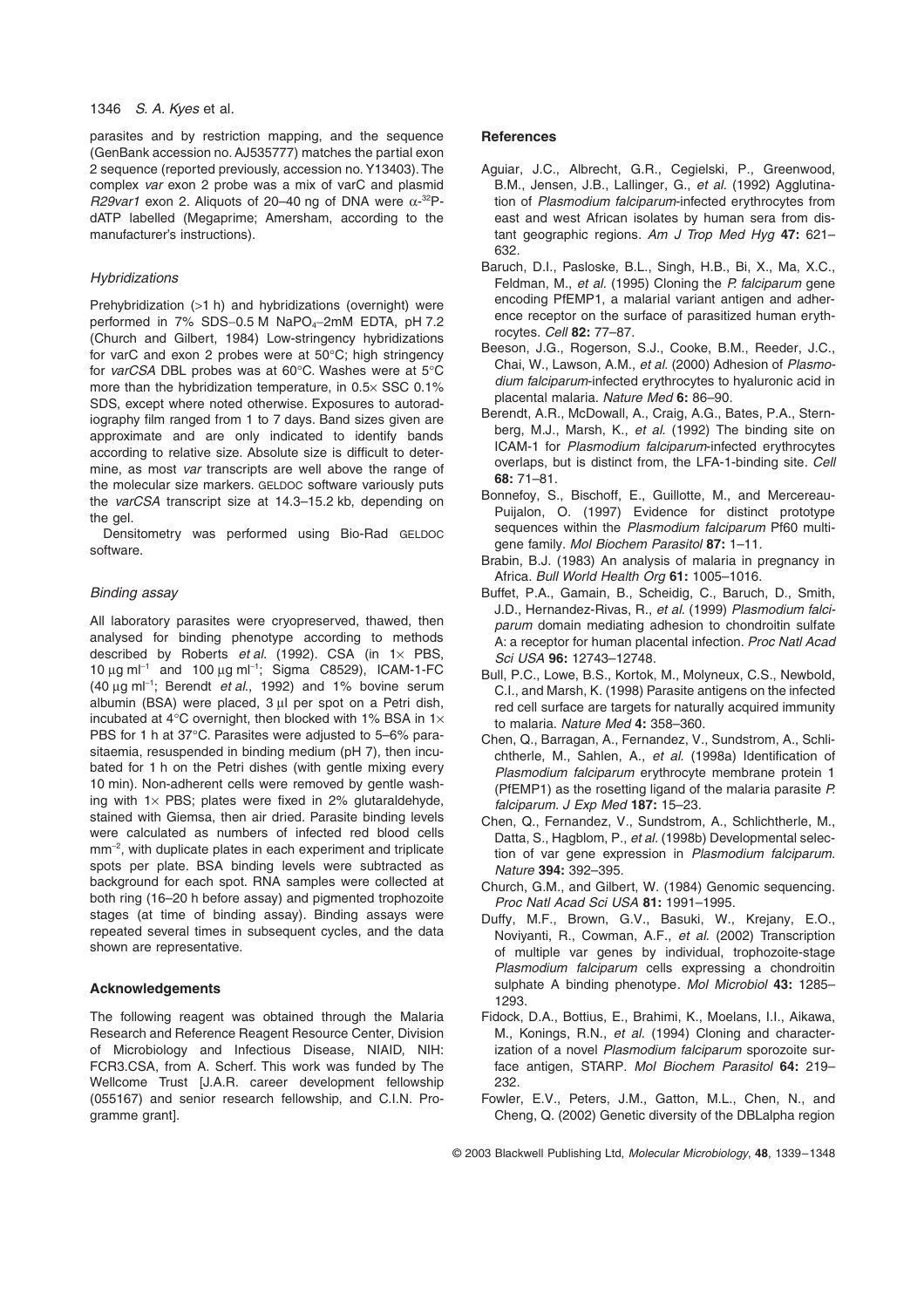in *Plasmodium falciparum* var genes among Asia-Pacific isolates. *Mol Biochem Parasitol* **120:** 117–126.

- Freitas-Junior, L.H., Bottius, E., Pirrit, L.A., Deitsch, K.W., Scheidig, C., Guinet, F., *et al.* (2000) Frequent ectopic recombination of virulence factor genes in telomeric chromosome clusters of *P. falciparum*. *Nature* **407:** 1018–1022.
- Fried, M., and Duffy, P.E. (1996) Adherence of *Plasmodium falciparum* to chondroitin sulfate A in the human placenta. *Science* **272:** 1502–1504.
- Fried, M., and Duffy, P.E. (2002) Two DBLgamma subtypes are commonly expressed by placental isolates of *Plasmodium falciparum*. *Mol Biochem Parasitol* **122:** 201–210.
- Fried, M., Nosten, F., Brockman, A., Brabin, B.J., and Duffy, P.E. (1998) Maternal antibodies block malaria. *Nature* **395:** 851–852.
- Gardner, J.P., Pinches, R.A., Roberts, D.J., and Newbold, C.I. (1996) Variant antigens and endothelial receptor adhesion in *Plasmodium falciparum*. *Proc Natl Acad Sci USA* **93:** 3503–3508.
- Gardner, M.J., Hall, N., Fung, E., White, O., Berriman, M., Hyman, R.W., *et al.* (2002) Genome sequence of the human malaria parasite *Plasmodium falciparum*. *Nature* **419:** 498–511.
- Goda, S.K., and Minton, N.P. (1995) A simple procedure for gel electrophoresis and northern blotting of RNA. *Nucleic Acids Res* **23:** 3357–3358.
- Kyes, S., Pinches, R., and Newbold, C. (2000) A simple RNA analysis method shows var and rif multigene family expression patterns in *Plasmodium falciparum*. *Mol Biochem Parasitol* **105:** 311–315.
- Kyes, S., Horrocks, P., and Newbold, C. (2001) Antigenic variation at the infected red cell surface in malaria. *Annu Rev Microbiol* **55:** 673–707.
- Lambros, C., and Vanderberg, J.P. (1979) Synchronization of *Plasmodium falciparum* erythrocytic stages in culture. *J Parasitol* **65:** 418–420.
- Lekana Douki, J.B., Traore, B., Costa, F.T., Fusai, T., Pouvelle, B., Sterkers, Y., *et al.* (2002) Sequestration of *Plasmodium falciparum*-infected erythrocytes to chondroitin sulfate A, a receptor for maternal malaria: monoclonal antibodies against the native parasite ligand reveal pan-reactive epitopes in placental isolates. *Blood* **100:** 1478–1483.
- Marsh, K., Sherwood, J.A., and Howard, R.J. (1986) Parasite-infected-cell-agglutination and indirect immunofluorescence assays for detection of human serum antibodies bound to antigens on *Plasmodium falciparum*-infected erythrocytes. *J Immunol Methods* **91:** 107–115.
- Newbold, C.I., Boyle, D.B., Smith, C.C., and Brown, K.N. (1982) Stage specific protein and nucleic acid synthesis during the asexual cycle of the rodent malaria *Plasmodium chabaudi*. *Mol Biochem Parasitol* **5:** 33–44.
- Pouvelle, B., Buffet, P.A., Lepolard, C., Scherf, A., and Gysin, J. (2000) Cytoadhesion of *Plasmodium falciparum* ring-stage-infected erythrocytes. *Nature Med* **6:** 1264– 1268.
- Reeder, J.C., Cowman, A.F., Davern, K.M., Beeson, J.G., Thompson, J.K., Rogerson, S.J., *et al.* (1999) The adhe-

© 2003 Blackwell Publishing Ltd, *Molecular Microbiology*, **48**, 1339–1348

sion of *Plasmodium falciparum*-infected erythrocytes to chondroitin sulfate A is mediated by P. falciparum erythrocyte membrane protein 1. *Proc Natl Acad Sci USA* **96:** 5198–5202.

- Ricke, C.H., Staalsoe, T., Koram, K., Akanmori, B.D., Riley, E.M., Theander, T.G., *et al.* (2000) Plasma antibodies from malaria-exposed pregnant women recognize variant surface antigens on *Plasmodium falciparum*-infected erythrocytes in a parity-dependent manner and block parasite adhesion to chondroitin sulfate A. *J Immunol* **165:** 3309– 3316.
- Roberts, D.J., Craig, A.G., Berendt, A.R., Pinches, R., Nash, G., Marsh, K., *et al.* (1992) Rapid switching to multiple antigenic and adhesive phenotypes in malaria. *Nature* **357:** 689–692.
- Robson, K., Walliker, D., Creasey, A., McBride, J., Beale, G., and Wilson, R. (1992) Cross-contamination of *Plasmodium* cultures. *Parasitol Today* **8:** 38–39.
- Rowe, J.A., Moulds, J.M., Newbold, C.I., and Miller, L.H. (1997) *P. falciparum* rosetting mediated by a parasitevariant erythrocyte membrane protein and complementreceptor 1. *Nature* **388:** 292–295.
- Rowe, J.A., Kyes, S.A., Rogerson, S.J., Babiker, H.A., and Raza, A. (2002) Identification of a conserved *Plasmodium falciparum* var gene implicated in malaria in pregnancy. *J Infect Dis* **185:** 1207–1211.
- Rubio, J.P., Thompson, J.K., and Cowman, A.F. (1996) The var genes of *Plasmodium falciparum* are located in the subtelomeric region of most chromosomes. *EMBO J* **15:** 4069–4077.
- Salanti, A., Jensen, A.T., Zornig, H.D., Staalsoe, T., Joergensen, L., Nielsen, M.A., *et al.* (2002) A sub-family of common and highly conserved *Plasmodium falciparum* var genes. *Mol Biochem Parasitol* **122:** 111–115.
- Scherf, A., Hernandez-Rivas, R., Buffet, P., Bottius, E., Benatar, C., Pouvelle, B., *et al.* (1998) Antigenic variation in malaria: *in situ* switching, relaxed and mutually exclusive transcription of var genes during intra-erythrocytic development in *Plasmodium falciparum*. *EMBO J* **17:** 5418– 5426.
- Smith, J.D., Chitnis, C.E., Craig, A.G., Roberts, D.J., Hudson-Taylor, D.E., Peterson, D.S., *et al.* (1995) Switches in expression of *Plasmodium falciparum* var genes correlate with changes in antigenic and cytoadherent phenotypes of infected erythrocytes. *Cell* **82:** 101–110.
- Smith, J.D., Kyes, S., Craig, A.G., Fagan, T., Hudson-Taylor, D., Miller, L.H., *et al.* (1998) Analysis of adhesive domains from the A4VAR *Plasmodium falciparum* erythrocyte membrane protein-1 identifies a CD36 binding domain. *Mol Biochem Parasitol* **97:** 133–148.
- Smith, J.D., Subramanian, G., Gamain, B., Baruch, D.I., and Miller, L.H. (2000) Classification of adhesive domains in the *Plasmodium falciparum* erythrocyte membrane protein 1 family. *Mol Biochem Parasitol* **110:** 293–310.
- Su, X.Z., Heatwole, V.M., Wertheimer, S.P., Guinet, F., Herrfeldt, J.A., Peterson, D.S., *et al.* (1995) The large diverse gene family var encodes proteins involved in cytoadherence and antigenic variation of *Plasmodium falciparum*infected erythrocytes. *Cell* **82:** 89–100.
- Taylor, H.M., Kyes, S.A., Harris, D., Kriek, N., and Newbold, C.I. (2000) A study of var gene transcription *in vitro* using